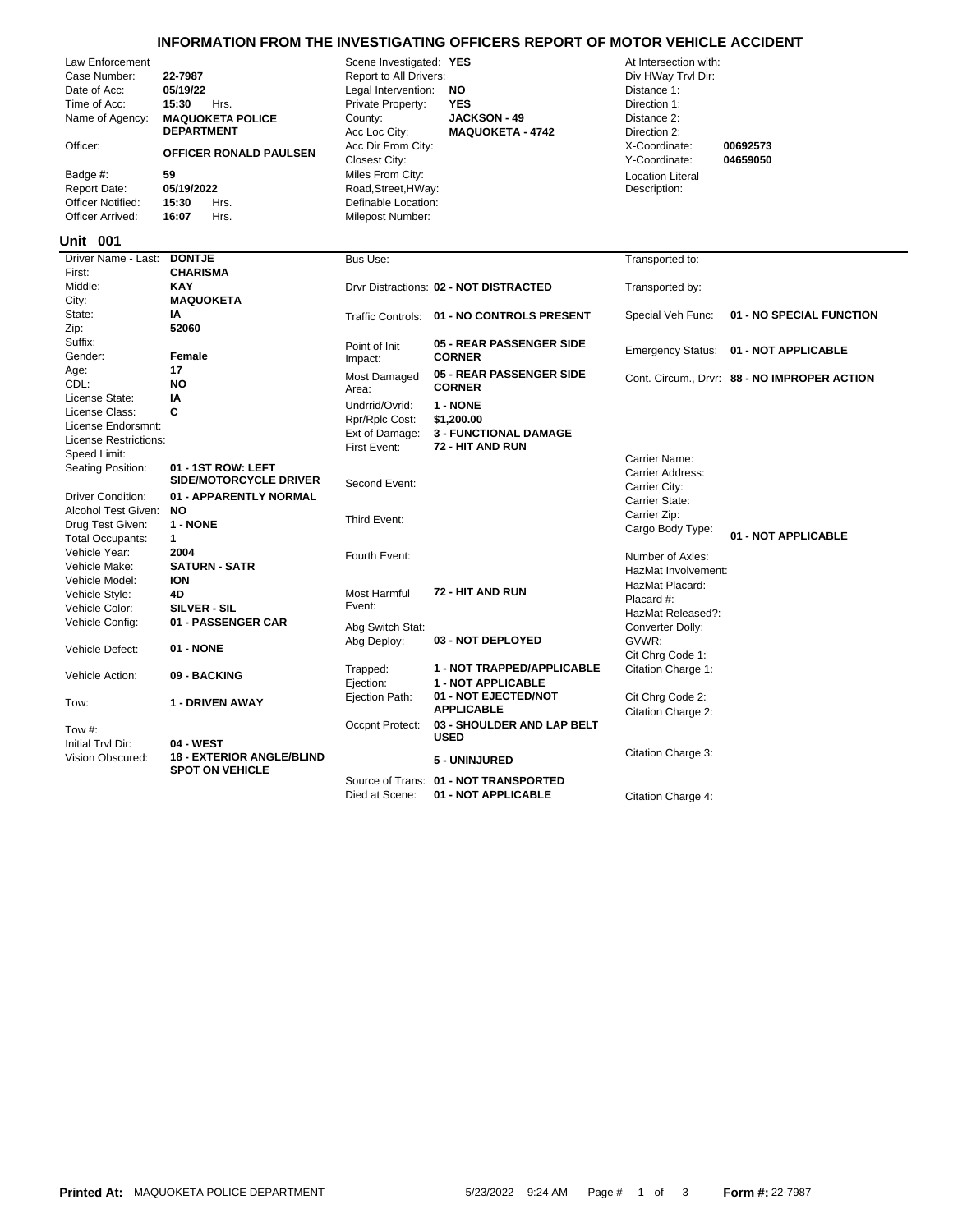## **002 Unit**

| אט וווע                        |                               |                                |                                                |                          |                                                                  |
|--------------------------------|-------------------------------|--------------------------------|------------------------------------------------|--------------------------|------------------------------------------------------------------|
| Driver Name - Last: LIVERMOORE |                               | Bus Use:                       |                                                | Transported to:          |                                                                  |
| First:                         | <b>SAMUEL</b>                 |                                |                                                |                          |                                                                  |
| Middle:                        | <b>JUSTICE</b>                |                                | Drvr Distractions: 16 - LOOKED BUT DID NOT SEE | Transported by:          |                                                                  |
| City:                          | <b>MAQUOKETA</b>              |                                |                                                |                          |                                                                  |
| State:                         | IA                            |                                | Traffic Controls: 01 - NO CONTROLS PRESENT     | Special Veh Func:        | 01 - NO SPECIAL FUNCTION                                         |
| Zip:                           | 52060                         |                                |                                                |                          |                                                                  |
| Suffix:                        |                               | Point of Init                  | 05 - REAR PASSENGER SIDE                       |                          | 01 - NOT APPLICABLE                                              |
| Gender:                        | Male                          | Impact:                        | <b>CORNER</b>                                  | <b>Emergency Status:</b> |                                                                  |
| Age:                           | 16                            | Most Damaged                   | 05 - REAR PASSENGER SIDE                       |                          |                                                                  |
| CDL:                           | <b>NO</b>                     | Area:                          | <b>CORNER</b>                                  |                          | Cont. Circum., Drvr: 45 - FTYROW: FROM PARKED<br><b>POSITION</b> |
| License State:                 | IA                            | Undrrid/Ovrid:                 | 1 - NONE                                       |                          |                                                                  |
| License Class:                 | C                             |                                | \$200.00                                       |                          |                                                                  |
| License Endorsmnt:             |                               | Rpr/Rplc Cost:                 | <b>2 - MINOR DAMAGE</b>                        |                          |                                                                  |
| License Restrictions:          |                               | Ext of Damage:<br>First Event: | 72 - HIT AND RUN                               |                          |                                                                  |
| Speed Limit:                   |                               |                                |                                                | Carrier Name:            |                                                                  |
| Seating Position:              | 01 - 1ST ROW: LEFT            |                                |                                                | Carrier Address:         |                                                                  |
|                                | <b>SIDE/MOTORCYCLE DRIVER</b> | Second Event:                  |                                                | Carrier City:            |                                                                  |
| <b>Driver Condition:</b>       | 01 - APPARENTLY NORMAL        |                                |                                                | Carrier State:           |                                                                  |
| Alcohol Test Given:            | NO.                           |                                |                                                | Carrier Zip:             |                                                                  |
| Drug Test Given:               | 1 - NONE                      | Third Event:                   |                                                | Cargo Body Type:         |                                                                  |
| <b>Total Occupants:</b>        | $\mathbf{1}$                  |                                |                                                |                          | 01 - NOT APPLICABLE                                              |
| Vehicle Year:                  | 2004                          | Fourth Event:                  |                                                | Number of Axles:         |                                                                  |
| Vehicle Make:                  | <b>PONTIAC - PONT</b>         |                                |                                                | HazMat Involvement:      |                                                                  |
| Vehicle Model:                 | <b>GRAND AM</b>               |                                |                                                | HazMat Placard:          |                                                                  |
| Vehicle Style:                 | 2D                            | <b>Most Harmful</b>            | 72 - HIT AND RUN                               | Placard #:               |                                                                  |
| Vehicle Color:                 | SILVER - SIL                  | Event:                         |                                                | HazMat Released?:        |                                                                  |
| Vehicle Config:                | 01 - PASSENGER CAR            | Abg Switch Stat:               |                                                | Converter Dolly:         |                                                                  |
|                                |                               | Abg Deploy:                    | 03 - NOT DEPLOYED                              | GVWR:                    |                                                                  |
| Vehicle Defect:                | 01 - NONE                     |                                |                                                | Cit Chrg Code 1:         |                                                                  |
|                                |                               | Trapped:                       | 1 - NOT TRAPPED/APPLICABLE                     | Citation Charge 1:       |                                                                  |
| Vehicle Action:                | 09 - BACKING                  | Ejection:                      | <b>2 - NOT EJECTED</b>                         |                          |                                                                  |
|                                |                               | Ejection Path:                 | 01 - NOT EJECTED/NOT                           | Cit Chrg Code 2:         |                                                                  |
| Tow:                           | <b>1 - DRIVEN AWAY</b>        |                                | <b>APPLICABLE</b>                              |                          |                                                                  |
|                                |                               | Occpnt Protect:                | 99 - UNKNOWN                                   | Citation Charge 2:       |                                                                  |
| Tow #:                         |                               |                                |                                                |                          |                                                                  |
| Initial Tryl Dir:              | 02 - EAST                     |                                |                                                | Citation Charge 3:       |                                                                  |
| <b>Vision Obscured:</b>        | 01 - NOT OBSCURED             |                                | 5 - UNINJURED                                  |                          |                                                                  |
|                                |                               |                                | Source of Trans: 01 - NOT TRANSPORTED          |                          |                                                                  |
|                                |                               | Died at Scene:                 | 01 - NOT APPLICABLE                            | Citation Charge 4:       |                                                                  |
|                                |                               |                                |                                                |                          |                                                                  |

## **Accident Environment**

| First Harmful Event Loc:   | 07 - IN PARKING LANE/ZONE | <b>Roadway Characteristics</b> |                               |
|----------------------------|---------------------------|--------------------------------|-------------------------------|
| Manner of Crash/Collision: | 08 - REAR TO REAR         | Environment:                   | 01 - NONE APPARENT            |
| <b>Light Conditions:</b>   | <b>1 - DAYLIGHT</b>       | Roadway:                       | 01 - NONE APPARENT            |
| <b>Weather Conditions:</b> | 01 - CLEAR                |                                |                               |
|                            |                           | Type of Road Junc/Feat:        | 04 - DRIVEWAY ACCESS (WITHIN) |
| Surface Conditions:        | $01 - DRY$                |                                |                               |
|                            |                           | FRA No.:                       |                               |
|                            |                           | Horizontal Alignment:          |                               |
| Workzone Related:          | <b>NO</b>                 | <b>Vertical Alignment:</b>     |                               |
| Activity:                  |                           |                                |                               |
| Location:                  |                           |                                |                               |
| Type:                      |                           | First Harmful Evt of Crash:    | <b>72 - HIT AND RUN</b>       |
| <b>Workers Present:</b>    |                           |                                |                               |
|                            |                           |                                |                               |
| <b>Narrative</b>           |                           |                                |                               |

Unit 001 was backing out of her parking spot when the driver of Unit 002 claimed he did not see her. As Unit 002 was backing out he struck Unit 001 on the rear passenger corner of her car.